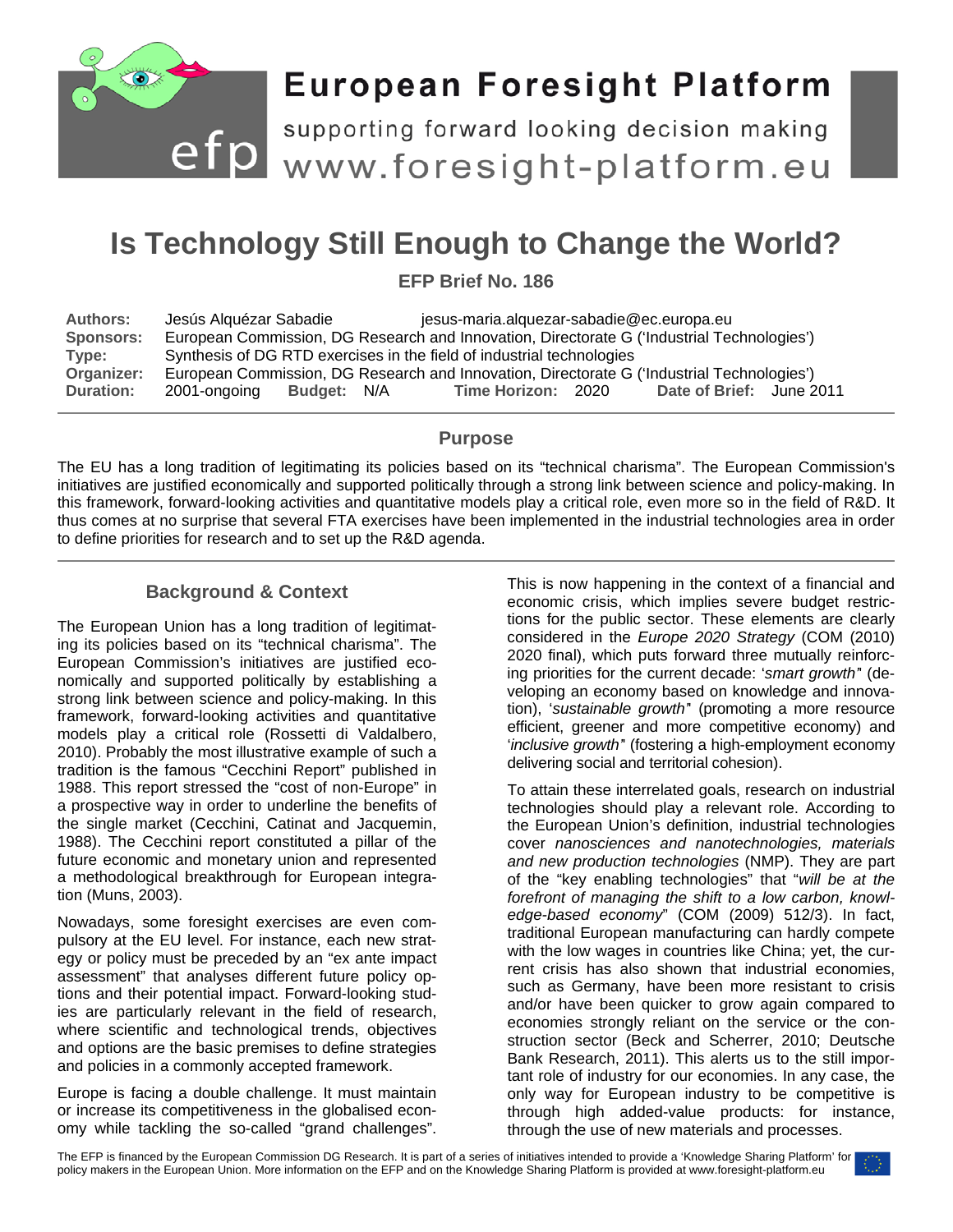### **Forward-looking Activities on Future Research Priorities, Sustainability and Societal Challenges**

In the NMP area, several actions are implemented to contribute to strategic thinking and to define priorities for research:

– *Specific forward-looking projects* in this respect are the FP6 Futman, NanoForest, Sust Prod Consum, Clevertex, I\*Proms or Mantys amongst others. They range from forecasting exercises, roadmaps, foresights, etc. focused on specific sectors to very comprehensive analyses covering socio-economic aspects and manufacturing trends (Alquézar and Anastasiou, 2010). Some of these projects have been at the basis of other initiatives, which guarantees a certain continuity and consistency of the main policy orientations. For example, Manvis and Futman were the pillars of the European Technological Platform Manufuture<br>— **The NMP Expert Advisory Group (EAG)** is com-

posed of 25 international experts from the various R&D domains of the NMP research programme. Its role consists in presenting the state-of-the-art in the respective NMP fields, reflecting on the research priorities, directions and required synergies with other thematic priorities (Kiparissides, 2010).

– *Intelligent Manufacturing Systems (IMS)* is an industry-led, international business innovation and R&D programme established to develop the next generation of manufacturing and processing technologies. It includes companies and research institutions from the European Union, Mexico, Korea, Switzerland and the United States. IMS manages IMS2020, a project funded by the European Commission under the NMP theme, aimed at creating roadmaps towards "intelligent manufacturing systems" by 2020, in areas like sustainable manufacturing, key technologies, standardisation or education [\(http://www.ims2020.net/\)](http://www.ims2020.net/).

– *European Technology Platform (ETP)*, such as Manufuture (2006) or SusChem (2005). They aim at proposing, developing and implementing strategies for research and innovation in the fields of manufacturing, chemical engineering and industrial biotechnology. They were both launched in 2004 with the aim of speeding up the rate of industrial transformation to high-added-value and sustainable products, processes and services and providing solutions to critical societal demands.

#### **Smart Adaptation and Social Responsibility of Innovation Systems**

What are the main conclusions of these forwardlooking initiatives? Two different but interrelated dimensions merit analysis:

• Conclusions related to science and technology development of industry

• Socio-economic conclusions

From the *technological point of view*, a competitive industry must adapt its products very quickly to changing customer needs. This means that operations and, consequently, machines and tools have to be more and more flexible. As a consequence, manufacturing must be *self-adaptive, reconfigurable, multi-functional* and *cross-technological*, with a user-friendly humanmachine interaction. The role of ICT will continue to increase since industrial processes are becoming more and more complex, which implies the need for computer-aided modelling and simulations.

As mentioned above, forward-looking studies consider that the use of new materials can allow traditional industries challenged by low-wage economies to be competitive by creating new products or giving better properties to existing ones. The FP6 projects CLEVERTEX (2005-2008) and NANOFOREST (2004-2005) showed how traditional sectors, such as the textile or forest products industry, can still compete if they are able to innovate. "Smart" textiles, such as conductive materials and lighting fibres, electronic components and sensors, or materials generating energy and power supply, amongst others, can be applied in sectors such as healthcare, automotive, protective clothing, interior textiles, and communication and entertainment. Experts estimate that intelligent textiles could account for around 10% of the total textile market by 2020, especially in the clothing branch. Something similar can be said about the forest industry, where the refinement of woodbased raw materials, with improved performance and added-value, has the potential to maintain or even increase European competitiveness in this sector.

In industrial technology foresights, *integration* is the keyword: integration between different technologies and materials, integration between production and services, integration between different stakeholders towards a common goal, integration between different sectors and activities. Such integration creates a number of difficulties. For instance, suppliers are not always ready to adapt to the needs of innovative enterprises. This issue is very common in the field of nanotechnologies where suitable raw materials and equipments are still very expensive while final products often need to follow arduous legal procedures to be approved, with uncertain public acceptance.

The consequences of such a need for integration (and innovation!) go beyond the technological aspects. *Management styles* need to be renewed. First of all, manufacturing has to meet technical demands (adaptability, economic performance, reliability) while being environmentally friendly and taking into account safety. New business models increasingly have to take into account social and environmental responsibility while being open to innovation. On the other hand, competitiveness requires innovation, which relies on the capacity of organisations to anticipate and prepare for changes, "*looking for options and opportunities for change before the business is forced to change*" (Willenius, 2008: 67).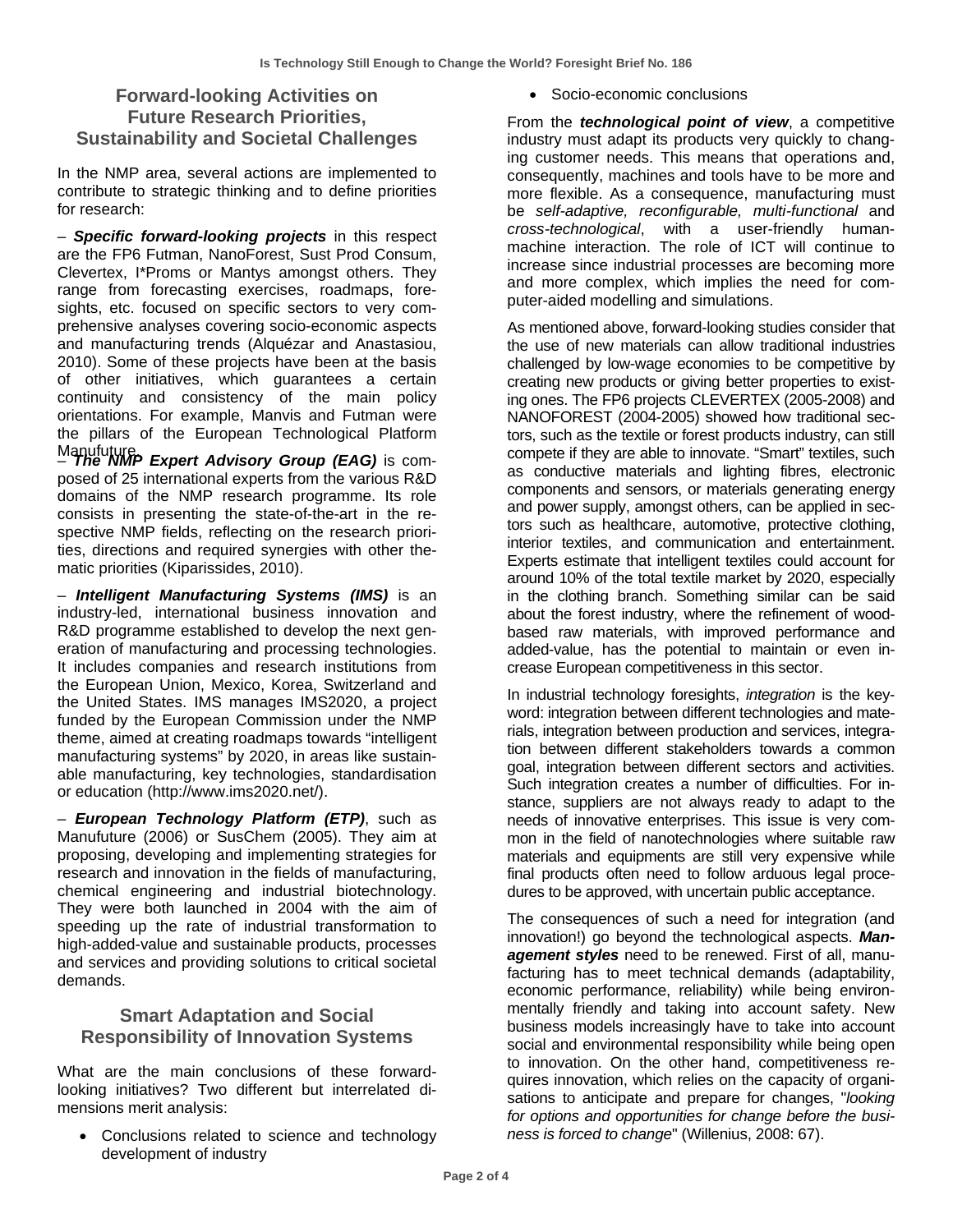**Skills** are a basic condition for the economy and society of the future: "*Human capital will replace physical capital at the core of competitive advantage"*, the FP6 FUTMAN project stated. The importance of human capital is underlined by several foresight projects in the field of industrial technologies, mainly as an obstacle for development. From a quantitative point of view, the low attractiveness of scientific and engineering careers is often evoked (see the FP6 projects MANVIS or SMART). Consequently, capacities for high-technology manufacturing are decreasing at a time when industry's technological needs are increasing (Johnson and Jones, 2006*;* Kiparissides, 2010). Something similar can be said about vocational education and training, the attractiveness of which continues to be challenged while European industry needs highly qualified workers (Cedefop, 2010). These trends are not just European, but their impact on our economies and societies can be particularly dramatic since one of the main competitive advantages of Europe over our competitors is our educated people (Salhberg, 2010).

From a qualitative point of view, forward-looking studies on industrial technologies are not very precise. While there is a consensus about the relevance of human capital for competitiveness and sustainability, critical questions are not answered: What kinds of human capital (i.e. which skills, attitudes, values) are necessary? Which reforms, which education models are needed to move towards a sustainable economy and society? How are they to be implemented?

There is a debate amongst education specialists and practitioners on these topics, which is also more and more present in the mass media. Some consider that, to increase economic competitiveness, education and training (and even research) have to be based on market principles: competition amongst pupils, amongst schools and universities, amongst teachers, amongst researchers, and amongst education (and research) systems. Market values are therefore embedded in education and training systems. As a corollary, standardisation and accountability are proposed as solutions to improve the quality and effectiveness of education almost everywhere, under the influence of Anglo-Saxon countries (Salhberg, 2006). Probably the best example of this socalled Global Education Reform Movement is the OECD's Programme for International Student Assessment (PISA), which is presented as the main international comparison tool between "good" and "bad" education systems, leading to policy reforms in national systems (Grek, 2009). Such principles are contested by other authors, who consider that standardisation and accountability may be counterproductive for enhancing economic competitiveness. In today's changing societies, principles such as flexibility, interpersonal skills, risk-taking and creativity, essential to promoting innovation, may be more efficient than just focusing on numeracy, literacy and scientific competences (Salhberg, 2006). The basic idea rests on a paradox: to enhance the economic competitiveness of our societies, education and training systems should be based on less competition. Education should

be founded on principles such as collaboration, mutual trust and social interaction (Salhberg and Oldroyd, 2010).

Forward-looking studies on industrial technologies do not participate in this debate, but they provide some clues rarely taken into account by education and training specialists. Basically, a competitive industry requires innovation, integration and adaptability. These principles hardly match with standardisation and accountability. When foresight studies mention user-friendly workermachine interactions in industry and open management styles, a new role is attributed to workers. This new role requires their *technical* skills to be accompanied by a large set of *soft* skills, such as communication, creativity, risk-taking, problem-solving, interpersonal skills, etc.

#### **Towards a New Social Paradigm?**

The previous analysis focused mainly on competitiveness. What are the trends and challenges of industry to maintain its competitiveness? Little has been said about global challenges, amongst them sustainability. Are science and technology applied to industry enough to tackle societal challenges? This is indeed one of the arguments of climate change sceptics.

According to the NMP forward-looking studies, the answer to such a question is no. A sustainable economy is unrealistic without the development and adoption of *new socio-political paradigms* and, consequently, of both new production *and* consumption patterns (FUT-MAN). There is a clear gap between dominant social paradigms and values (i.e. consumption sovereignty in a market economy) and sustainability (SCORE!). In sum: we need to live, work and consume in a different way. Such a *social paradigm shift* requires extended efforts, shared between citizens/consumers, political leaders, researchers and industry. The idea of scienceand technology-supported unlimited progress and growth, the dominant paradigm since the Enlightenment, is therefore challenged. Research and innovation can help to tackle grand challenges by developing and applying resource-efficient technologies, but they can hardly solve them on their own. Without social innovation the technical developments might not be put into practice because they do not correspond to the problems generated by human behaviour. Therefore, social innovation requires bottom-up innovation and a participatory approach involving the citizens, as formulated by a business panel on future EU innovation policy:

*"People centred innovation is crucial in our way of thinking about policy, actions and instruments. It means that public policy can link people to opportunities, infrastructures, competencies and incentives. Innovation policy to reinvent a new Europe in the future will involve many actors. It is not about the government running or doing things alone." (European Commission, 2009).*

Thus, some of the forward-looking studies focus on the emergence of social innovators, such as "creative communities", i.e. active, enterprising people who invent and

**For more information visit the website and subscribe to the mailing list at www.foresight-platform.eu**